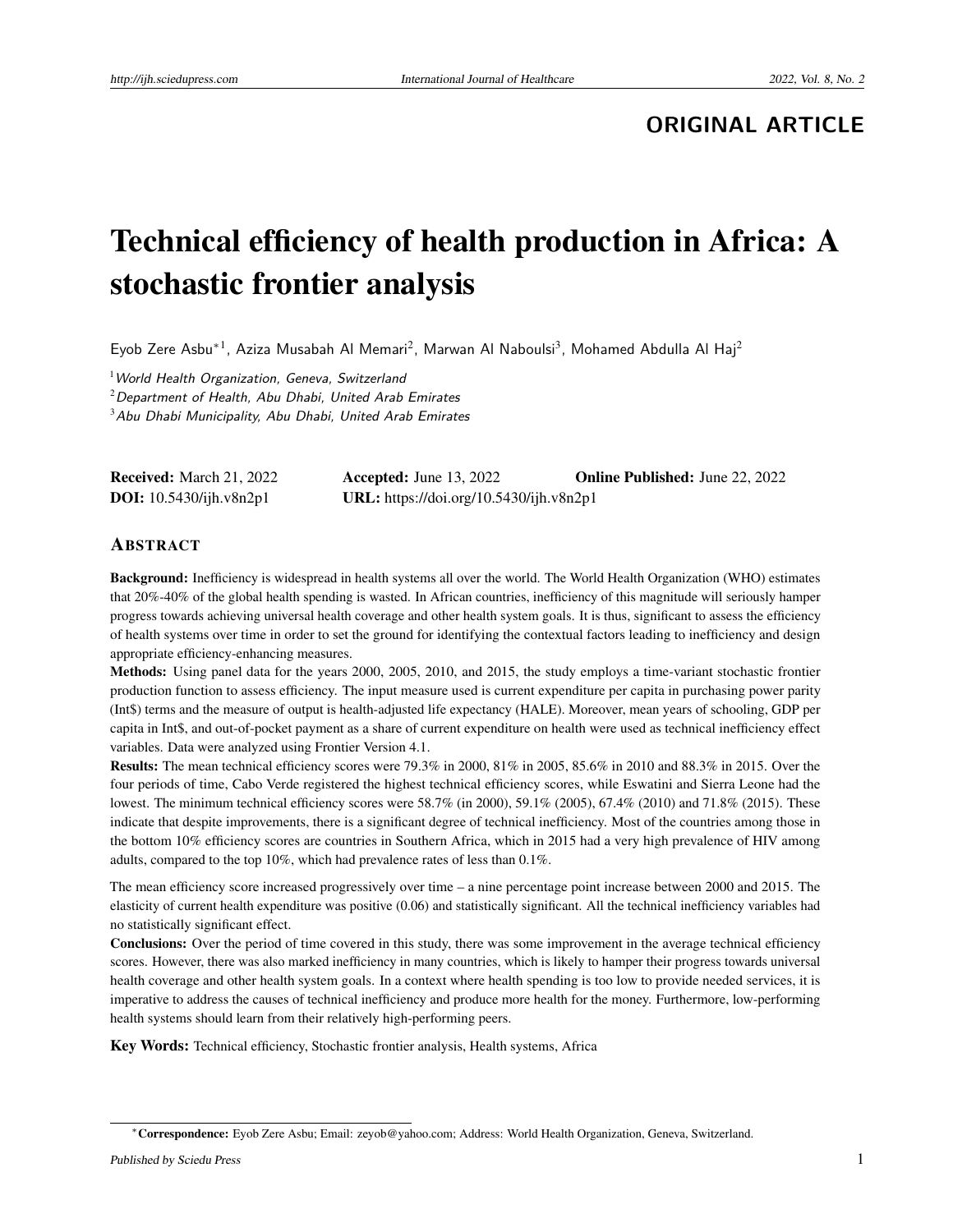# 1. INTRODUCTION

Inefficiency is widespread in health systems all over the world. A conservative estimate indicates that 20%-40% of global total health spending is wasted.<sup>[\[1\]](#page-6-0)</sup> The situation in Africa is no exception to this.<sup>[\[2\]](#page-6-1)</sup> In the presence of such a widespread inefficiency, the pursuit of the health targets of Sustainable Development Goal 3, which aims to ensure healthy lives and promote wellbeing for all at all ages in-cluding universal health coverage<sup>[\[3\]](#page-6-2)</sup> becomes elusive and challenging, especially for low- and middle-income countries in Africa that have lower levels of health spending.  $[4]$ In this vein, the 2018 Astana Declaration on Primary Health Care states that waste in health care spending cannot be tolerated if universal health coverage is to be achieved.<sup>[\[5\]](#page-6-4)</sup>

The average healthy life expectancy at birth in 2016 in the African Region of the WHO was 53.8 years - an increase of about 13 years from the level in 2012, which was 41 years. On the other hand, on average, healthy life expectancy increased from 58 years to 63.3 years globally.<sup>[\[6,](#page-6-5)[7\]](#page-6-6)</sup>

Countries of the African continent belong to two WHO regions: the African region and the Eastern Mediterranean region. In 2015, the Universal Health Coverage index of service coverage was an average of 43 in the African region of the WHO, and 53 in the Eastern Mediterranean region. This is significantly lower than the global average of 64 for the same year.<sup>[\[8\]](#page-6-7)</sup>

Cross-country assessment of the efficiency of health systems in producing health is important for benchmarking purposes and for countries to emulate best practice health system policies and organizational forms.[\[9\]](#page-6-8)

Efficiency has two components, technical and allocative. Technical efficiency, which is the focus of this paper, refers to avoiding wastage either through augmenting outputs or con-serving inputs.<sup>[\[10\]](#page-6-9)</sup> Output-oriented technical efficiency refers to producing maximum output that is feasible with a given technology and inputs; on the other hand, input-oriented technical efficiency is about minimizing input usage given a level of output and production technology.

The objective of this study is to assess the technical efficiency of health systems of countries in continental Africa and observe changes over time.

# 2. METHOD

#### 2.1 Efficiency measurement: Overview

Analysis of country health systems technical efficiency is concerned with measuring performance in converting health system inputs or factors of production into valued outputs such as improved longevity and reduced morbidity and morThe measurement of technical efficiency entails two steps that include fitting a production frontier and calculating deviations of individual decision-making units (DMUs) from the frontier. Two main approaches are used in estimating the production frontier.[\[11,](#page-6-10) [12\]](#page-6-11) These include data envelopment analysis (DEA), which is a non-parametric mathematical programming model and stochastic frontier analysis (SFA), which is a parametric econometric approach. This study employs the later method (SFA), which is discussed in the following section.

The stochastic frontier production function model was inde-pendently proposed by Aigner et al. (1977)<sup>[\[13\]](#page-6-12)</sup> and Meeusen and van den Broeck  $(1977)^{[14]}$  $(1977)^{[14]}$  $(1977)^{[14]}$  as follows:

$$
ln q_i = x_i' \beta + v_i - u_i \qquad i = 1, \dots, I \tag{1}
$$

Where  $q_i$  represents the output of the *i*-th DMU (country in this case);  $x_i$  is a K  $\times$  1 vector of the logarithms of inputs (factors of production); *v<sup>i</sup>* is a symmetric random error accounting for statistical noise as in the classical linear regression model;  $u_i$  is a non-negative random variable associated with technical inefficiency.

The value of technical efficiency (TE), which is bounded by zero and one is given by the ratio of the observed output  $(q_i)$ of the *i th* decision-making unit to the potential maximum output  $(q_i^*)$  produced by a fully efficient DMU using the same input vector  $X_i$ :<sup>[\[15\]](#page-6-14)</sup>

$$
TE_{i} = \frac{q_{i}}{q_{i}^{*}} = \frac{exp(X_{i}'\beta + v_{i} - u_{i})}{exp(X_{i}'\beta + v_{i})} = exp(-u_{i}) \tag{2}
$$

Equation (1) is used for cross-section data. For panel data, the model is written in the general form by adding a subscript "*t*" as follows:

$$
lnq_{it} = X_{it}'\beta + v_{it} - u_{it}
$$
 (3)

The technical efficiency effects model of Batesse and Coelli (1995) in Equation 3 can be expressed as:  $[16]$ 

$$
u_{it} = z_{it}\delta + w_{it} \tag{4}
$$

The random variable  $w_{it}$  is defined by the truncation of the normal distribution with a zero mean and variance  $\delta^2$ ;  $z_{it}$  is a vector of explanatory variables associated with technical inefficiency over time, and  $\delta$  is a vector of parameters to be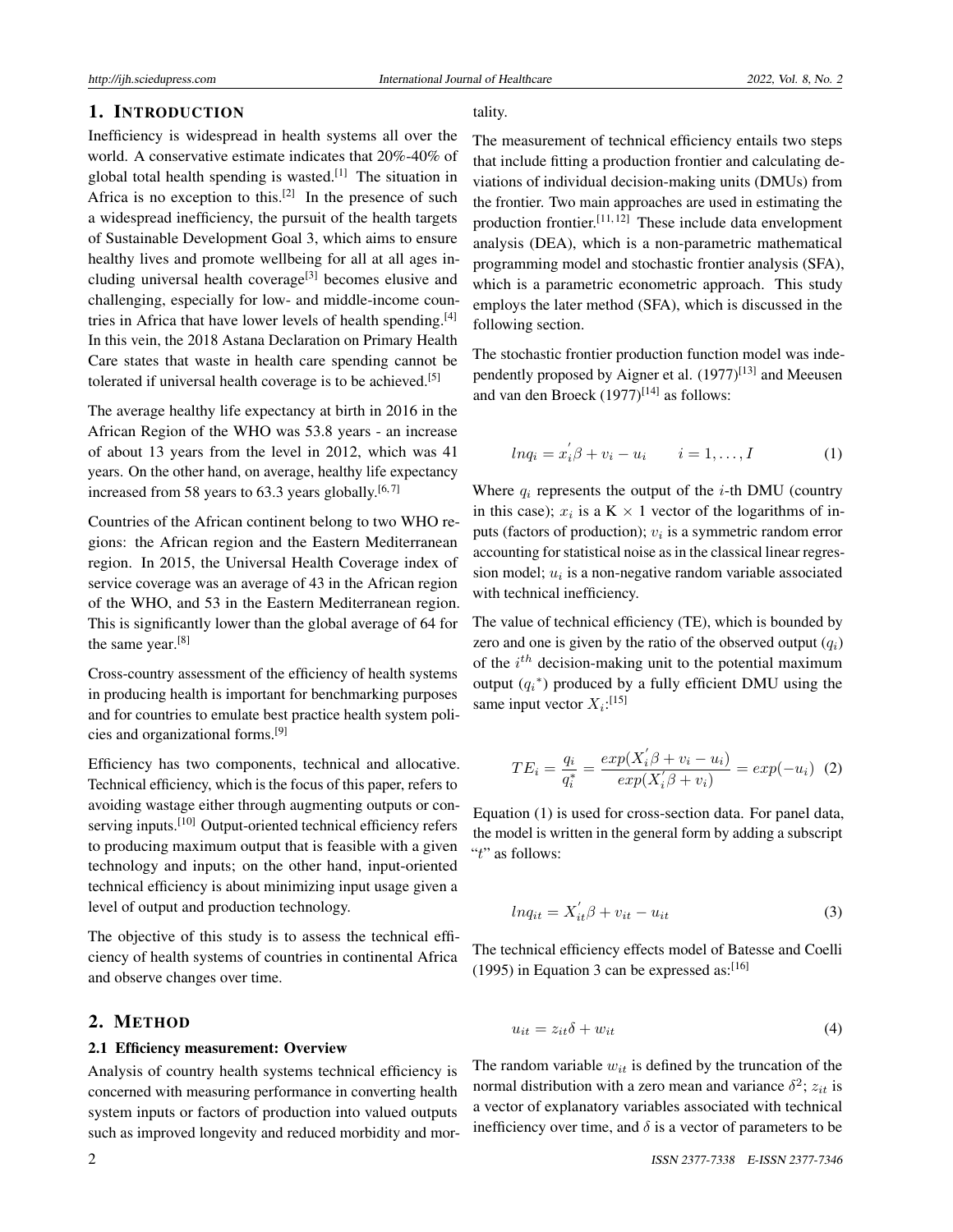estimated and represents the effect of the explanatory variable *z* on the inefficiency term. A positive coefficient implies that the corresponding variable contributes to technical inefficiency, while a negative one indicates that the variable reduces technical inefficiency. Battese and Coelli (1995) propose the method of maximum likelihood to simultaneously estimate the parameters of the stochastic frontier and the technical inefficiency effects model.<sup>[\[16\]](#page-6-15)</sup>

Variation in the socio-economic characteristics of countries produces unmeasured heterogeneity in the data, which leads to a failure to distinguish between cross-country hetero-geneity and inefficiency.<sup>[\[17\]](#page-6-16)</sup> To account for heterogeneity, a stochastic frontier analysis using panel data on national health care systems used in the World Health Report 2000, considered additional covariates in the dataset including per capita income, income distribution, government effectiveness, and the allocation of health expenditure between the public and private sectors.<sup>[\[17\]](#page-6-16)</sup> In our study, a few covariates described in a forthcoming section are included in the technical efficiency effects model to account for heterogeneity.

Panel datasets enable the assessment of changes in technical efficiency and the underlying technology over time and provide consistent predictions of technical efficiencies as they contain more observations compared to cross-sectional data sets. $[16]$ 

The inefficiency effects in panel data stochastic frontier models are classified according to whether they are time-invariant or time-varying.[\[16\]](#page-6-15) Time-invariant models assume constancy of organizational efficiency over time. This does not have an appeal in circumstances where data are observed over a protracted period or when there are regulatory initiatives that are likely to change the temporal pattern of efficiency.[\[18\]](#page-6-17)

#### 2.2 Decision-making units

The study covers the entire population of countries of the African continent  $(N = 54)$ .

#### 2.3 Inputs and outputs

Following previous studies on health systems efficiency assessment, per capita current expenditure on health (CHE) at purchasing power parity (PPP) was used as an aggregate mea-sure of inputs.<sup>[\[19–](#page-6-18)[21\]](#page-6-19)</sup> The current expenditure on health per capita represents the expenditure on all factors of production in the health system excluding capital formation.

The measure of output used is health-adjusted life expectancy (HALE). HALE, which is also referred to as "healthy life expectancy," is the number of years that a person can expect to live in full health considering years lived in less than

full health due to disease and/or injury.<sup>[\[22,](#page-6-20)[23\]](#page-6-21)</sup> It is believed that HALE is the best available measure to reflect the health status of a given population.[\[24\]](#page-6-22)

The input and output variables are used in the model in their logarithmic form.

## 2.4 Technical inefficiency effect variables

The variables included in the inefficiency component are:

- Mean years of schooling
- Gross domestic product (GDP) per capita in Purchasing Power Parity (Int\$)
- Out-of-pocket payment as a percentage share of total current health expenditure

## 2.5 Data and source

Panel data on the input-output variables and out-of-pocket payment covering the years 2000, 2005, 2010, and 2015 were extracted from the Global Health Observatory database. Panel data on mean years of schooling and GDP per capita was obtained from relevant Human Development Reports.<sup>[\[25\]](#page-6-23)</sup>

## 2.6 Data analysis

FRONTIER Version 4.1 – a computer program for stochastic production and cost function estimation was used in estimating the production function and technical inefficiency effect model.[\[26\]](#page-7-0) Furthermore, MS Excel was used for descriptive analysis.

# 3. RESULTS

#### 3.1 General description

Out of the 54 countries in the continent, Djibouti, Libya, Somalia, and South Sudan were excluded due to paucity of the required data. Thus, the analysis is based on panel data from 50 countries.

Descriptive statistics of the input-output variables and those affecting technical inefficiency is presented in Table 1.

Table 1 shows that average HALE registered an increase of about 8 years over the period 2000-2015. The gap in HALE between the country with the highest value and the one with the lowest value decreased from 28 years in 2000 to 21 years in 2015. CHE per capita is observed to demonstrate a significant gap between the country with the highest spending and the one with the lowest. The highest CHE per capita in 2015 was Int\$ 1,214 (Seychelles), while the lowest was Int\$ 35 (Democratic Republic of Congo). There is a heavy reliance on out-of-pocket payments for health care in a significant number of countries on the continent.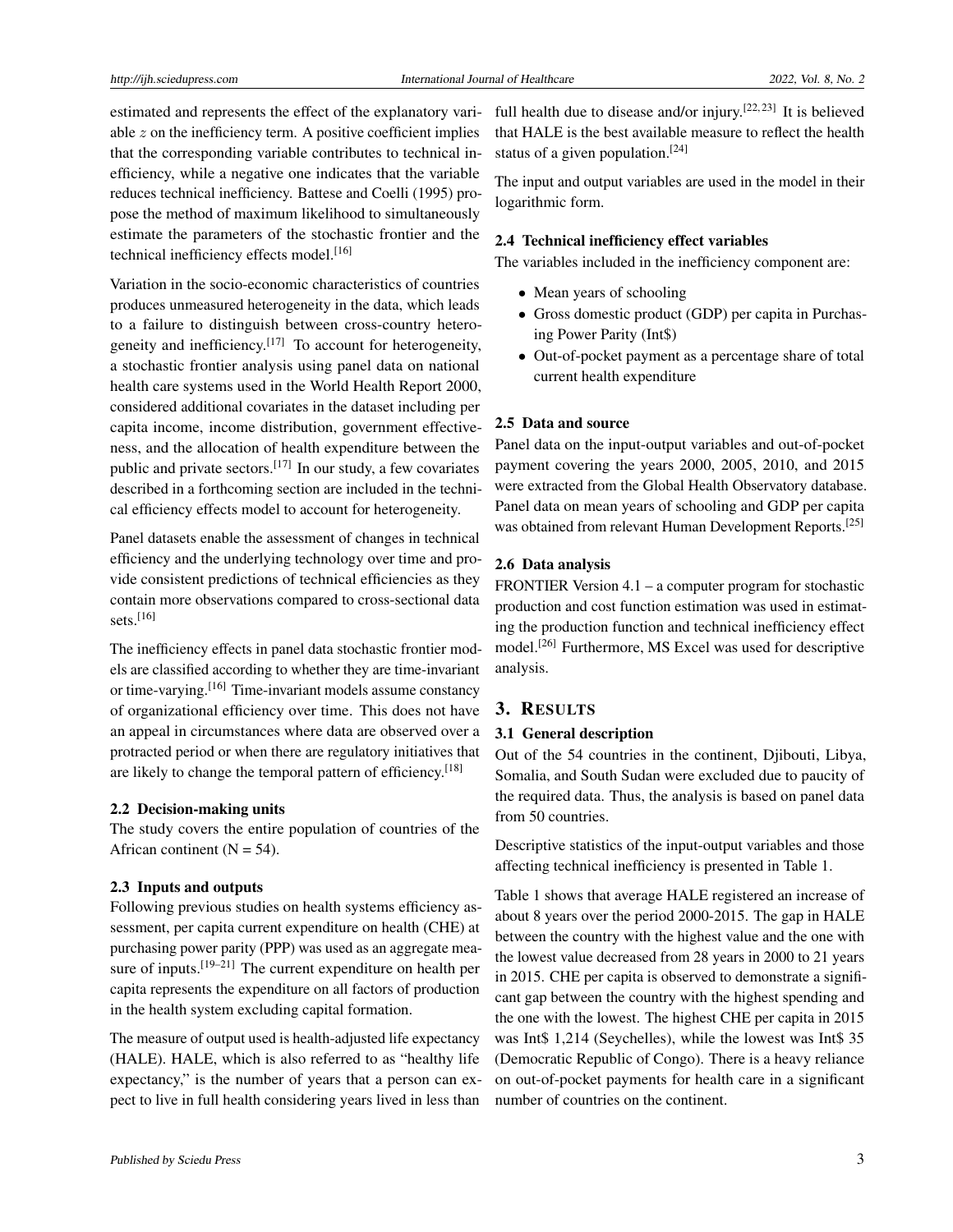| <b>Variable</b>                    | Mean  | Std dev | Min  | <b>Max</b> |
|------------------------------------|-------|---------|------|------------|
| $HALE^*$ 2000 (years)              | 47.3  | 7.0     | 35.6 | 64.1       |
| <b>HALE 2005</b>                   | 49.3  | 6.7     | 38.5 | 64.4       |
| <b>HALE 2010</b>                   | 52.7  | 5.6     | 42.8 | 65.1       |
| <b>HALE 2015</b>                   | 55.1  | 5.2     | 44.6 | 66.0       |
| CHEPC** 2000 (Int\$)               | 143   | 152     | 7    | 674        |
| CHEPC 2005 (Int\$)                 | 186   | 178     | 23   | 737        |
| CHEPC 2010 (Int\$)                 | 237   | 245     | 25   | 946        |
| CHEPC 2015 (Int\$)                 | 306   | 336     | 35   | 1,214      |
| Mean year of schooling 2000        | 3.9   | 1.8     | 1.1  | 8.8        |
| Mean year of schooling 2005        | 4.4   | 1.9     | 1.3  | 8.9        |
| Mean year of schooling 2010        | 4.8   | 2.1     | 1.4  | 10.2       |
| Mean year of schooling 2015        | 5.2   | 2.1     | 1.4  | 10.3       |
| GDP per capita 2000 (Int\$)        | 3,074 | 3,295   | 447  | 14,271     |
| GDP per capita 2005 (Int\$)        | 4,065 | 5,039   | 519  | 27,963     |
| GDP per capita 2010 (Int\$)        | 4,977 | 6,011   | 634  | 32,966     |
| GDP per capita 2015 (Int\$)        | 5,520 | 5,772   | 787  | 24,067     |
| OOP <sup>***</sup> 2000 (% of CHE) | 45.9  | 19.6    | 7.4  | 82.1       |
| OOP 2005 (% of CHE)                | 43.2  | 19.8    | 6.9  | 80.2       |
| OOP 2010 (% of CHE)                | 40.2  | 19.9    | 5.0  | 78.7       |
| OOP 2015 (% of CHE)                | 37.0  | 19.4    | 3.6  | 77.1       |

#### Table 1. Descriptive statistics

*Note.* \* Health-adjusted life expectancy; \*\* Current health expenditure per capita; \*\*\* Out-of-pocket payment

#### 3.2 Stochastic frontier model outputs

The maximum likelihood estimates of the technical efficiency effects model are presented in Table 2.

| <b>Variable</b>                             | <b>Parameter</b> | <b>Coefficient</b>    |
|---------------------------------------------|------------------|-----------------------|
| Constant                                    | $\beta_0$        | 3.8005                |
| Current health expenditure per capita Int\$ | $\beta_1$        | $0.0635$ <sup>*</sup> |
| Constant                                    | $\delta_0$       | 0.53868*              |
| Mean years of schooling                     | $\delta_1$       | $-0.0151$             |
| GDP per capita in Int\$                     | $\delta_2$       | $-0.0469$             |
| Share of out-of-pocket payment              | $\delta_3$       | $-0.0003$             |
| Sigma squared                               | $\sigma^2$       | $-0.0217$             |
| Gamma                                       | γ                | $0.9999$ <sup>*</sup> |
| Log-likelihood                              |                  | 166.7                 |

*Note*. \* *p* < .05

The elasticity of current health expenditure per capita demonstrates the right sign and is statistically significant. A 1% change in CHE per capita in Int\$ leads to a 0.06% increase in HALE evaluated at the average values of the variables. The coefficients of the inefficiency effect variables are not statistically significant. However, the signs of the variables, mean years of schooling and GDP per capita have negative signs implying that they reduce technical inefficiency. The share of out-of-pocket payment has a negative sign, which is counter to expectation. The value of  $\gamma$ , which is 99%, is high and indicates that much of the variation in the composite error term is due to the inefficiency component.

#### 3.3 Technical efficiency scores

The average efficiency score over the four-time periods was 83.5%. Average technical efficiency increased from 79.3% in 2000 to  $88.3\%$  in  $2015 - a$  9 percentage point increase. Overall, technical efficiency improved progressively as can be seen in Figure 1.



Figure 1. Boxplot of efficiency scores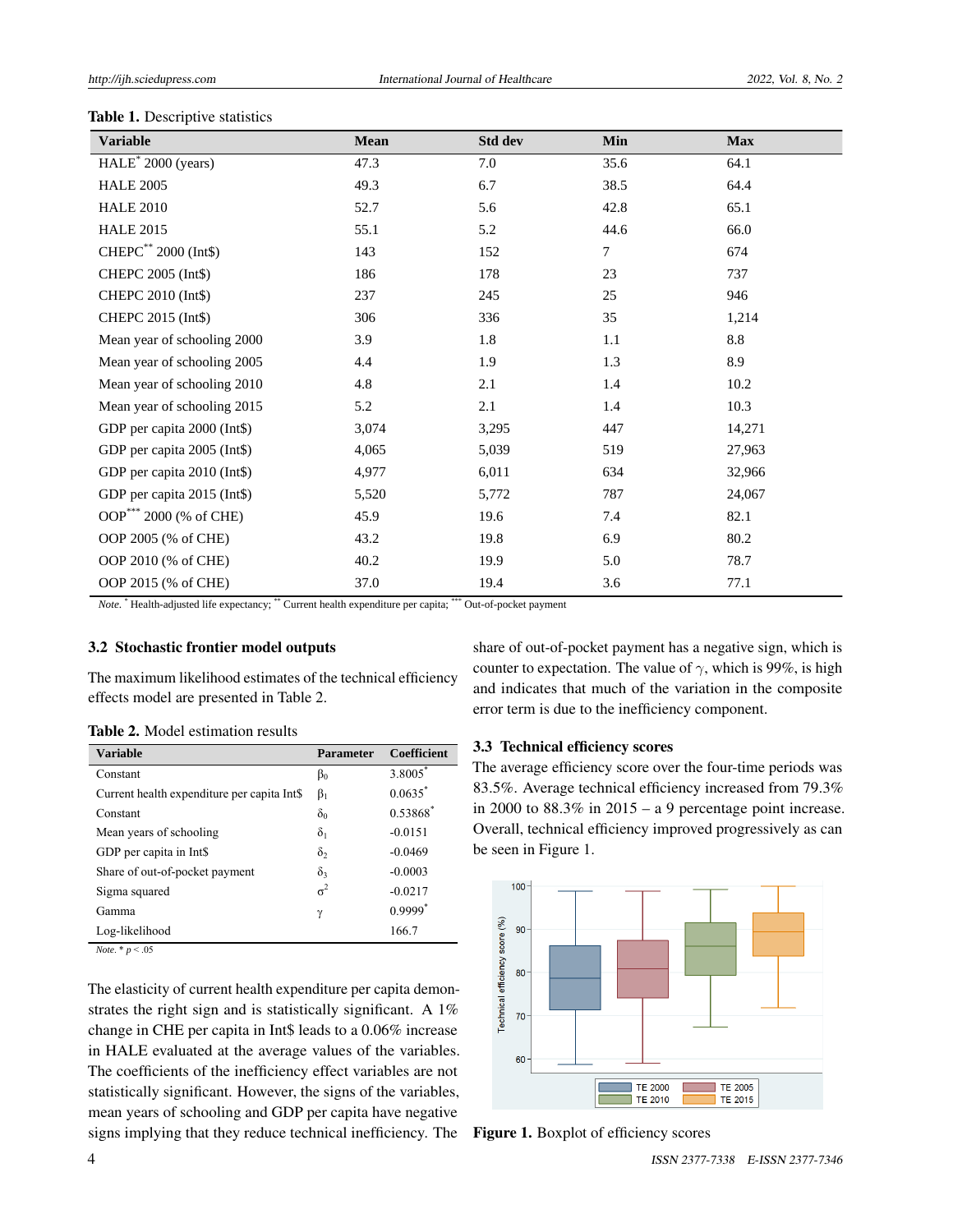It can be seen from the figure that the median efficiency score has increased from below 80% to close to 90%, which is a significant improvement.

The means and range of the technical efficiency scores are provided in Table 3.

Table 3. Means and range of technical efficiency scores 2000-2015

| <b>Variable</b>          | <b>Mean</b> | Min (country)       | Max (country)     |
|--------------------------|-------------|---------------------|-------------------|
| TE <sup>*</sup> 2000 (%) | 79.3        | 58.7 (Sierra Leone) | 98.9 (Cabo Verde) |
| TE 2005 (%)              | 81.0        | 59.1 (Eswatini)     | 98.9 (Cabo Verde) |
| TE 2010 (%)              | 85.6        | 67.4 (Eswatini)     | 99.3 (Cabo Verde) |
| TE 2015 (%)              | 88.3        | 71.8 (Sierra Leone) | 99.9 (Cabo Verde) |
|                          |             |                     |                   |

 *Note*. \* Technical efficiency

Over the four periods of time, the country with the highest efficiency score was Cabo Verde. Sierra Leone and Eswatini registered the lowest efficiency scores.

Six countries (12%) registered a marginal drop in technical efficiency. In 16 countries (32%), an increase of more than 10 percentage points was witnessed between 2000 and 2015. Eritrea registered the highest increase of 31.5 percentage points. This saw an increase in technical efficiency from 68.2% in 2000 to 99.7% in 2015. The list of top and bottom 10% of countries in terms of their technical efficiency is presented in Table 4.

Cabo Verde and Morocco were consistently among the top 10% performers over the four periods of time. On the other hand, Eswatini and Sierra Leone were consistently among the lowest performers.

The detailed efficiency scores are depicted in Table 5.

In 2015, Sierra Leone had the lowest efficiency score of 71.8%. This implies the existence of a potential to raise the output (HALE) by close to 30% with the amount of resources that are currently committed.

Table 4. Top and bottom 10% of countries according to level technical efficiency scores 2000-2015

| Top $10\%$ |                |            |            | <b>Bottom 10%</b> |                 |              |               |
|------------|----------------|------------|------------|-------------------|-----------------|--------------|---------------|
| 2000       | 2005           | 2010       | 2015       | 2000              | 2005            | 2010         | 2015          |
| Algeria    | Algeria        | Algeria    | Cabo Verde | <b>Botswana</b>   | <b>Botswana</b> | Eswatini     | Côte d'Ivoire |
| Cabo Verde | Cabo Verde     | Cabo Verde | Eritrea    | Eswatini          | Eswatini        | Lesotho      | Eswatini      |
| Mauritius  | Mauritius      | Eritrea    | Ethiopia   | Sierra Leone      | Lesotho         | Nigeria      | Lesotho       |
| Morocco    | <b>Morocco</b> | Morocco    | Morocco    | Zambia            | Sierra Leone    | Sierra Leone | Nigeria       |
| Tunisia    | Tunisia        | Tunisia    | Rwanda     | Zimbabwe          | Zimbabwe        | South Africa | Sierra Leone  |

# 4. DISCUSSION AND RECOMMENDATIONS

In line with other studies,  $[2, 19]$  $[2, 19]$  $[2, 19]$  the findings indicate that there is a significant scope to improve health outcomes. In 2015, in the lowest-performing country, HALE could potentially be improved by about 30%. Sun et al.,  $[19]$  using data envelopment analysis found that the average efficiency score in the African region of the WHO was 67% in 2011. In contrast, our findings indicate that the mean efficiency score was 86%. This may partly be attributed to the fact that our study includes countries in the northern part of Africa, which are included in the Eastern Mediterranean region of the WHO and which, in our study, are also found to be among those with high-efficiency scores. Kirigia et al.<sup>[\[2\]](#page-6-1)</sup> in their study of 54 continental African countries using data envelopment analysis found average constant returns to scale technical efficiency of 53.5%. Despite the differences in the levels of technical efficiency among different studies, what is clear is that there is a significant scope to improve efficiency.

In a region where health spending is low by global standards and relative to need, technical inefficiency of this magnitude is likely to slow down progress towards universal health coverage and other health system goals. Thus, besides raising

more money, attention should be paid to producing more health for the money.

The findings indicate that the majority of the countries in the bottom 10% of technical efficiency scores are in the Southern Africa region. Although this requires in-depth probing, those countries had a high prevalence of HIV among the population in the age group 15-49 years, which may have a significant negative impact on HALE. In 2015, the HIV prevalence rate was 22.1% in Botswana, 28.9% in Eswatini, 11.8% in Zambia, 14% in Zimbabwe, 24.1% in Lesotho, and 19.2% in South Africa. In contrast, among the top 10% high performing countries, the HIV prevalence was very low. Algeria, Morocco, Egypt, and Tunisia had a prevalence rate of less than 0.1%. Cabo Verde, Eritrea and Mauritius respectively had prevalence rates of 0.6%, 0.7% and  $1.7\%$ .<sup>[\[27\]](#page-7-1)</sup>

One of the objectives of efficiency assessment is learning from peers that have relatively higher performance levels. Under-performing health systems should therefore endeavor to emulate and adapt the processes and functions of the consistently high-performing countries such as Cabo Verde and others as presented in Table 5.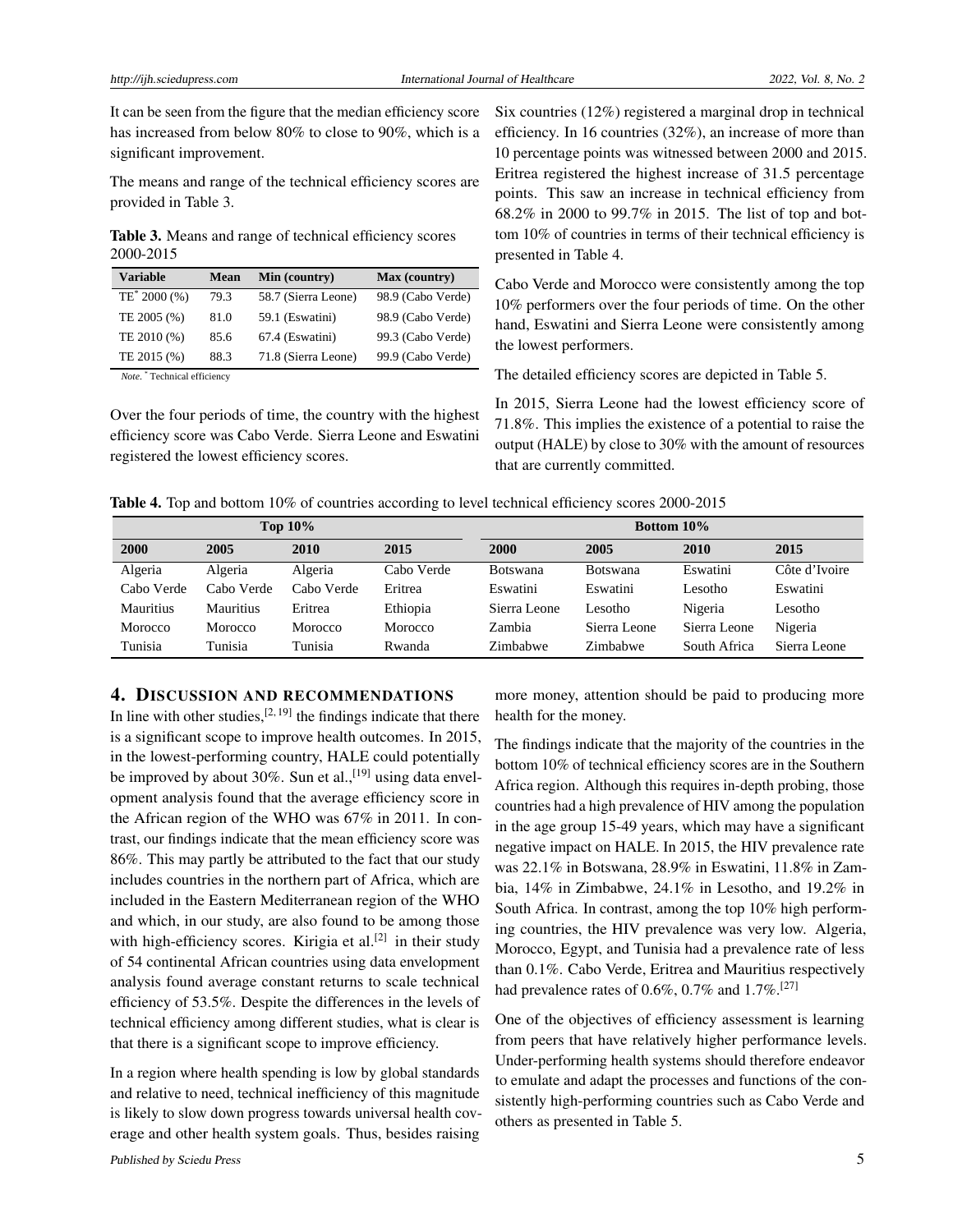|  |  | <b>Table 5.</b> Efficiency scores $(\%)$ from stochastic frontier model |  |  |  |  |  |  |
|--|--|-------------------------------------------------------------------------|--|--|--|--|--|--|
|--|--|-------------------------------------------------------------------------|--|--|--|--|--|--|

| Country                          | <b>TE 2000</b> | <b>TE 2005</b> | <b>TE 2010</b> | <b>TE 2015</b> |
|----------------------------------|----------------|----------------|----------------|----------------|
| Algeria                          | 94.9           | 96.8           | 95.6           | 94.0           |
| Angola                           | 71.4           | 76.6           | 83.6           | 88.8           |
| Benin                            | 83.7           | 85.6           | 88.0           | 89.6           |
| Botswana                         | 64.6           | 68.1           | 77.5           | 82.3           |
| Burkina Faso                     | 77.9           | 80.0           | 84.0           | 87.5           |
| Burundi                          | 79.6           | 82.0           | 85.1           | 91.2           |
| Cabo Verde                       | 98.9           | 98.9           | 99.3           | 100.0          |
| Cameroon                         | 72.5           | 75.7           | 79.4           | 81.3           |
| Central African Republic         | 71.1           | 71.0           | 76.7           | 78.7           |
| Chad                             | 72.5           | 72.5           | 76.5           | 77.9           |
| Comoros                          | 85.7           | 87.3           | 90.2           | 92.8           |
| Congo                            | 80.0           | 83.3           | 90.2           | 89.5           |
| Côte d'Ivoire                    | 70.8           | 72.5           | 74.9           | 77.5           |
| Democratic Republic of the Congo | 87.6           | 86.3           | 90.9           | 93.0           |
| Egypt                            | 91.9           | 91.8           | 91.5           | 90.8           |
| <b>Equatorial Guinea</b>         | 74.6           | 74.1           | 76.3           | 78.0           |
| Eritrea                          | 68.2           | 89.8           | 96.8           | 99.7           |
| Eswatini                         | 65.8           | 59.1           | 67.4           | 74.4           |
| Ethiopia                         | 82.0           | 88.2           | 93.3           | 97.8           |
| Gabon                            | 78.8           | 79.5           | 84.1           | 88.0           |
| Gambia                           | 86.3           | 87.4           | 88.1           | 94.2           |
| Ghana                            | 83.7           | 83.0           | 86.9           | 89.8           |
| Guinea                           | 78.2           | 81.0           | 87.5           | 84.8           |
| Guinea-Bissau                    | 76.0           | 77.9           | 81.9           | 83.9           |
| Kenya                            | 79.2           | 80.8           | 90.3           | 94.5           |
| Lesotho                          | 75.0           | 67.4           | 73.3           | 72.3           |
| Liberia                          | 79.2           | 81.4           | 86.6           | 88.0           |
| Madagascar                       | 88.3           | 91.1           | 95.1           | 97.7           |
| Malawi                           | 71.2           | 76.4           | 85.8           | 92.1           |
| Mali                             | 71.0           | 76.7           | 81.6           | 84.7           |
| Mauritania                       | 87.4           | 87.5           | 90.4           | 90.1           |
| Mauritius                        | 98.1           | 97.1           | 95.0           | 93.6           |
| Morocco                          | 95.9           | 97.2           | 97.4           | 99.3           |
| Mozambique                       | 78.6           | 77.8           | 83.5           | 88.0           |
| Namibia                          | 74.0           | 69.7           | 78.1           | 79.9           |
| Niger                            | 74.4           | 79.0           | 85.6           | 88.8           |
| Nigeria                          | 70.5           | 70.6           | 74.6           | 77.0           |
| Rwanda                           | 73.9           | 81.7           | 93.0           | 97.8           |
| Sao Tome and Principe            | 88.8           | 90.4           | 95.0           | 97.6           |
| Senegal                          | 85.4           | 88.8           | 93.2           | 95.5           |
| Seychelles                       | 94.8           | 94.7           | 93.4           | 93.3           |
| Sierra Leone                     | 58.7           | 65.6           | 72.1           | 71.8           |
| South Africa                     | 76.6           | 70.2           | 73.5           | 79.3           |
| Sudan                            | 84.6           | 84.8           | 85.2           | 86.4           |
| Togo                             | 86.5           | 86.4           | 87.2           | 89.5           |
| Tunisia                          | 98.3           | 98.0           | 97.0           | 96.5           |
| Uganda                           | 68.5           | 74.6           | 81.3           | 89.6           |
| United Republic of Tanzania      | 79.3           | 80.1           | 87.0           | 93.8           |
| Zambia                           | 64.5           | 69.6           | 82.7           | 86.8           |
| Zimbabwe                         | 66.1           | 64.4           | 75.1           | 86.7           |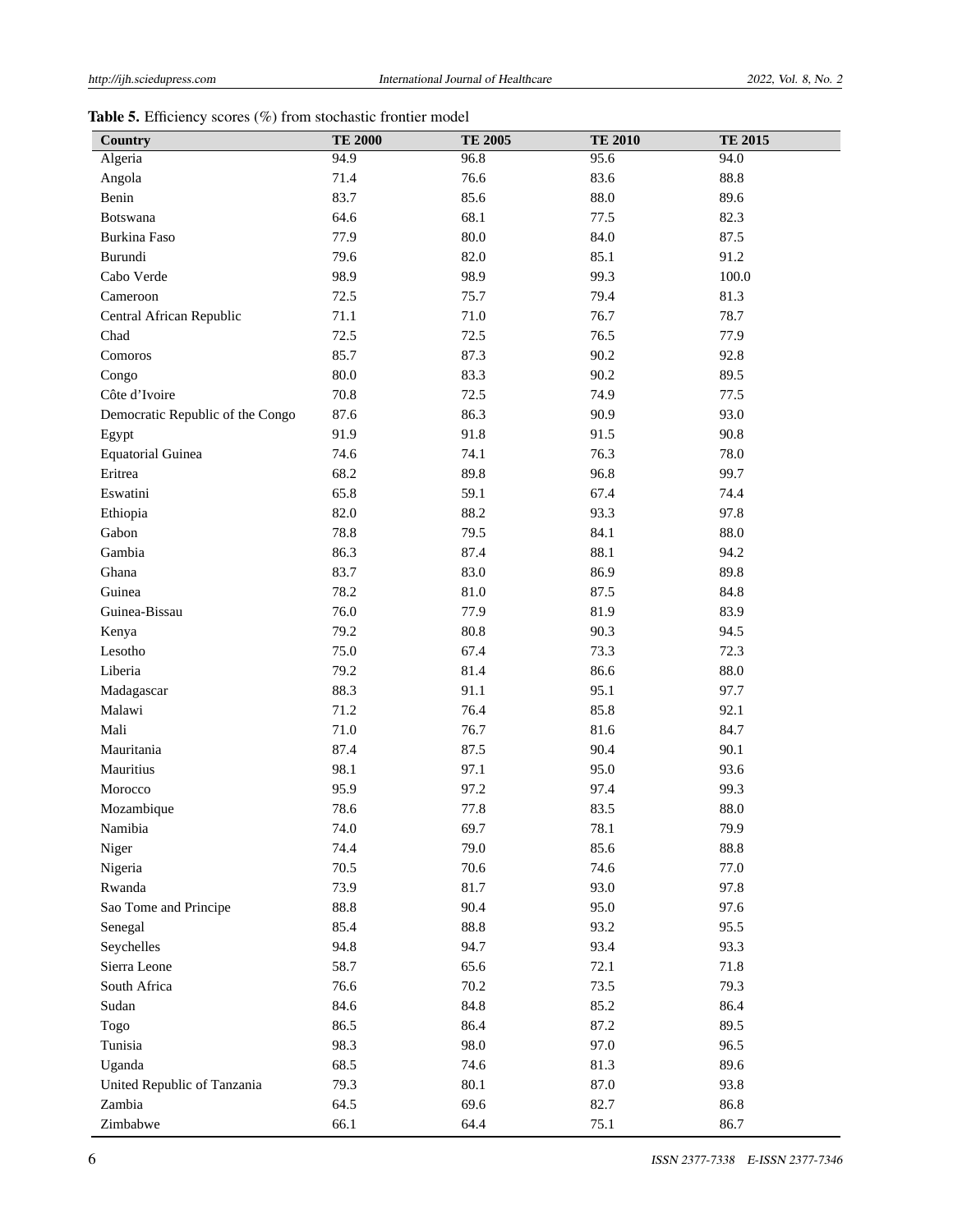Given the scarcity of health resources in the majority of these countries, it is imperative to utilize the available resources efficiently to maximize health outcomes and facilitate the road toward universal health coverage. Countries should undertake country-level efficiency assessment of different decision-making units in order to identify the main drivers of inefficiency and institute efficiency-enhancing measures.

Finally, Data were obtained from reports of international organizations, which at times may be different from what is reported by countries. The findings, therefore, must be viewed with caution and should not be used to rank countries in terms of technical efficiency.

#### CONFLICTS OF INTEREST DISCLOSURE

The authors declare no conflicts of interest.

#### **REFERENCES**

- <span id="page-6-0"></span>[1] World Health Organization. The world health report: health systems financing: the path to universal coverage. Geneva: World Health Organization; 2010.
- <span id="page-6-1"></span>[2] Kirigia, Joses M, Eyob Z Asbu, et al. Technical Efficiency, efficiency Change, technical progress and productivity growth in the national health systems of continental African countries. Eastern Africa Social Science Research Review 23. 2007; 2: 19-40. <https://doi.org/10.1353/eas.2007.0008>
- <span id="page-6-2"></span>[3] United Nations. Transforming our world: the 2030 agenda for sustainable development a/RES/70/1. New York: United Nations; 2015.
- <span id="page-6-3"></span>[4] Masri MD, Asbu EZ. Productivity change of national health systems in the WHO Eastern Mediterranean region: application of DEAbased Malmquist productivity index. Glob Health Res Policy. 2018; 3: 22. PMid:30083615. [https://doi.org/10.1186/s41256-0](https://doi.org/10.1186/s41256-018-0077-8) [18-0077-8](https://doi.org/10.1186/s41256-018-0077-8)
- <span id="page-6-4"></span>[5] World Health Organization, United Nations Children's Fund. Global Conference on Primary Health Care: Declaration of Astana. Astana, Kazakhstan; 25-26 October 2018. [https://www.who.int/docs/default-source/primary-h](https://www.who.int/docs/default-source/primary-health/declaration/gcphc-declaration.pdf) [ealth/declaration/gcphc-declaration.pdf](https://www.who.int/docs/default-source/primary-health/declaration/gcphc-declaration.pdf) (accessed 12 August 2018).
- <span id="page-6-5"></span>[6] World Health Organization. World Health Statistics 2020: monitoring health for the SDGs, sustainable development goals. Geneva: World Health Organization; 2020.
- <span id="page-6-6"></span>[7] World Health Organization. World Health Statistics 2008. Geneva: World Health Organization; 2008.
- <span id="page-6-7"></span>[8] World Health Organization. Global Health Observatory database. GHO | By category | Index of service coverage - Data by WHO region (Accessed 08 March 2022).
- <span id="page-6-8"></span>[9] Cylus J, Pearson M. Cross-national efficiency comparisons of health systems, sub-sectors and disease areas. In: Cylus J, Papanicolas I, Smith PC, editors. Health system efficiency: How to make measurement matter for policy and management. Brussels, Belgium: World Health Organization for European Observatory on Health Systems and Policies. 2016.
- <span id="page-6-9"></span>[10] Fried HO, Lovell CAK, Schmidt SS. Efficiency and productivity. In Fried HO, Lovell CAK, Schmidt SS (eds). The measurement of productive efficiency and productivity growth, 2008. New York: Oxford University Press. [https://doi.org/10.1093/acprof:](https://doi.org/10.1093/acprof:oso/9780195183528.001.0001) [oso/9780195183528.001.0001](https://doi.org/10.1093/acprof:oso/9780195183528.001.0001)
- <span id="page-6-10"></span>[11] Seiford LM, Thrall RM. Recent Developments in DEA: the mathematical programming approach to frontier analysis. Journal of Econometrics. 1990; 46: 7-38. [https://doi.org/10.1016/0304-407](https://doi.org/10.1016/0304-4076(90)90045-U) [6\(90\)90045-U](https://doi.org/10.1016/0304-4076(90)90045-U)
- <span id="page-6-11"></span>[12] Coelli T, Rao DSP, Battese G. An introduction to efficiency and productivity analysis. Boston: Academic Publishers; 1998. [https:](https://doi.org/10.1007/978-1-4615-5493-6) [//doi.org/10.1007/978-1-4615-5493-6](https://doi.org/10.1007/978-1-4615-5493-6)
- <span id="page-6-12"></span>[13] Aigner D, Lovell CAK, Schmidt P. Formulation and estimation of stochastic frontier function models. Journal of Econometrics. 1977; 6: 21-37. [https://doi.org/10.1016/0304-4076\(77\)90052-5](https://doi.org/10.1016/0304-4076(77)90052-5)
- <span id="page-6-13"></span>[14] Meeusen W, van den Broeck J. Technical efficiency and dimension of the firm: Some results on the use of frontier production functions. Empirical Economics. 1977; 2: 109-122. [https://doi.org/10.1](https://doi.org/10.1007/BF01767476) [007/BF01767476](https://doi.org/10.1007/BF01767476)
- <span id="page-6-14"></span>[15] Coelli TJ, Rao DSP, O'Donnell CJ, et al. An Introduction to Efficiency and Productivity Analysis. 2nd Edition. New York: Springer; 2005. 174 p.
- <span id="page-6-15"></span>[16] Battese GA, Coelli TJ. A Model for technical inefficiency effects in a stochastic frontier production function for panel data. Empirical Economics. 1995; 20: 325-332. [https://doi.org/10.1007/BF](https://doi.org/10.1007/BF01205442) [01205442](https://doi.org/10.1007/BF01205442)
- <span id="page-6-16"></span>[17] Greene W. Distinguishing between heterogeneity and inefficiency: stochastic frontier analysis of the World Health Organization's panel data on national health care systems. Health Econ. 2004; 13(10): 959-80. PMid:15455464. <https://doi.org/10.1002/hec.938>
- <span id="page-6-17"></span>[18] Jacobs R, Smith PC, Street A. Measuring efficiency in health care: analytic techniques and health policy. Cambridge: Cambridge University Press; 2006. [https://doi.org/10.1017/CBO978051161](https://doi.org/10.1017/CBO9780511617492) [7492](https://doi.org/10.1017/CBO9780511617492)
- <span id="page-6-18"></span>[19] Sun D, Ahn H, Lievens T, et al. Evaluation of the performance of national health systems in 2004-2011: an analysis of 173 countries. PLoS One. 2017; 12(3): e0173346. PMid:28282397. [https:](https://doi.org/10.1371/journal.pone.0173346) [//doi.org/10.1371/journal.pone.0173346](https://doi.org/10.1371/journal.pone.0173346)
- [20] Masri MD, Asbu EZ. Productivity change of national health systems in the WHO Eastern Mediterranean region: application of DEAbased Malmquist productivity index. Glob Health res Policy. 2018; 3: 22. PMid:30083615. [https://doi.org/10.1186/s41256-0](https://doi.org/10.1186/s41256-018-0077-8) [18-0077-8](https://doi.org/10.1186/s41256-018-0077-8)
- <span id="page-6-19"></span>[21] Ibrahim MD, Daneshvar S. Efficiency Analysis of Healthcare System in Lebanon Using Modified Data Envelopment Analysis. Journal of Healthcare Engineering. 2018; 2018. PMid:30057729. [https:](https://doi.org/10.1155/2018/2060138) [//doi.org/10.1155/2018/2060138](https://doi.org/10.1155/2018/2060138)
- <span id="page-6-20"></span>[22] World Health Organization, The Global Health Observatory. Healthy life expectancy (HALE) at birth (who.int) (Accessed 01 March 2022).
- <span id="page-6-21"></span>[23] Labbe JA. Health-Adjusted Life Expectancy: Concepts and Estimates. In: Preedy V.R., Watson R.R. (eds.) Handbook of Disease Burdens and Quality of Life Measures. New York: Springer; 2010. [https://doi.org/10.1007/978-0-387-78665-0\\_23](https://doi.org/10.1007/978-0-387-78665-0_23)
- <span id="page-6-22"></span>[24] Constantin O. Health Care Efficiency Across Countries: A Stochastic Frontier Analysis. Applied Econometrics and International Development. 2011; 11(1): 5-14.
- <span id="page-6-23"></span>[25] United Nations Development Program. Human Development Reports 1990-2020. Human Development Reports 1990-2020 | Human Development Reports (undp.org) (accessed 10 September 2021).